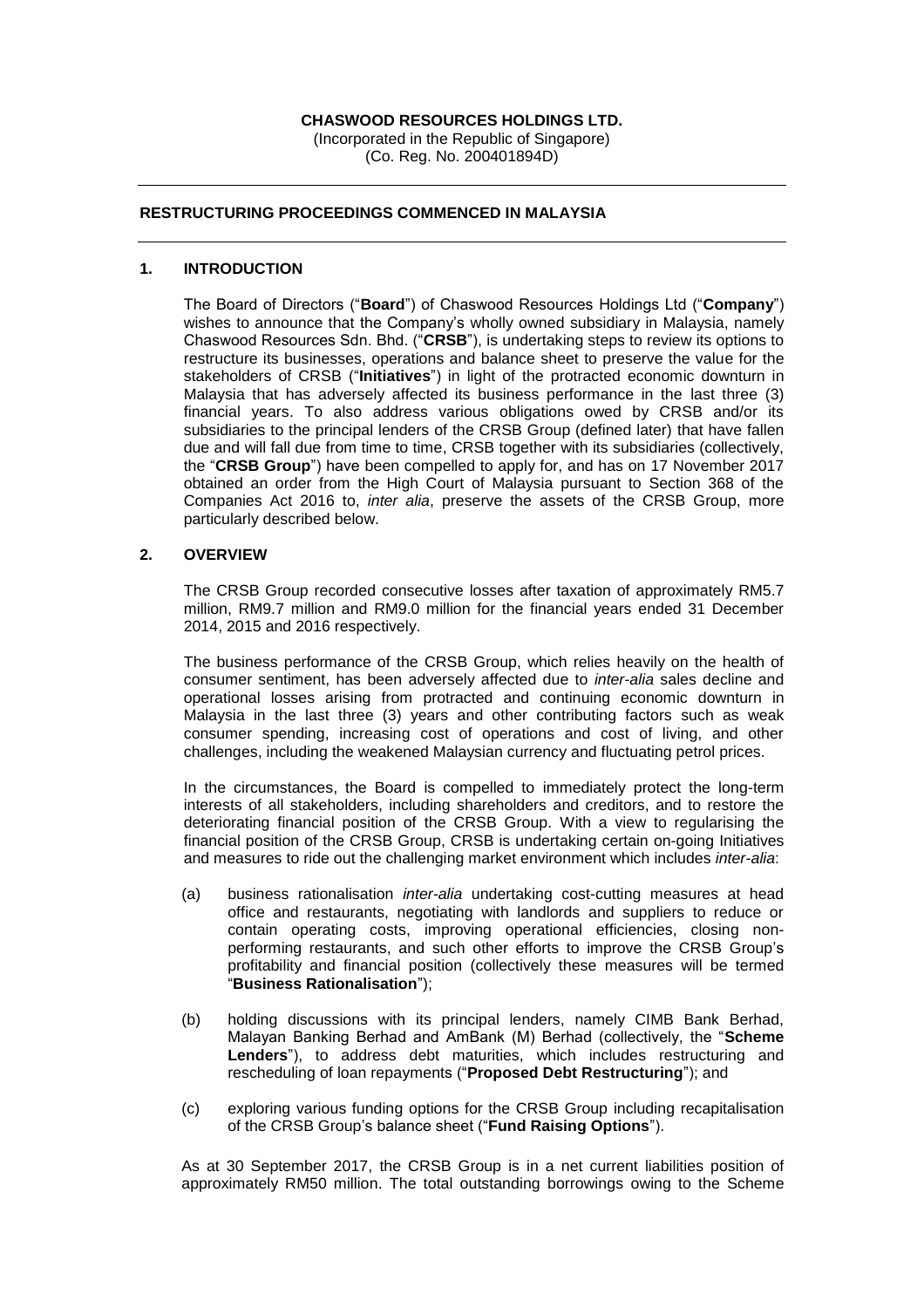Lenders that have extended credit facilities to the CRSB Group is approximately RM22 million as at the date of this announcement.

## **3. PROPOSED DEBT RESTRUCTURING**

CRSB is in discussions with the Scheme Lenders in relation to the Proposed Debt Restructuring. The resolution of these Scheme Lenders' debts in accordance with the Proposed Debt Restructuring would enable the CRSB Group to ride out the challenging market environment. To enable the CRSB Group to carry on as a going concern, the Board consider it necessary, in the overall interests of all stakeholders, to *inter-alia* implement the Proposed Debt Restructuring with the Scheme Lenders.

No definitive agreements in relation to the Proposed Debt Restructuring have been entered into by CRSB or the CRSB Group as at the date of this announcement. There is no assurance or reasonable certainty that the Proposed Debt Restructuring will materialise or be successfully concluded. In the event the Proposed Debt Restructuring is not favourably completed in a timely manner, the CRSB Group will be faced with a going concern issue.

While the Proposed Debt Restructuring is ongoing, the CRSB Group will temporarily cease repayment for all of its borrowings with the Scheme Lenders and will be in communication with the Scheme Lenders on this matter. CRSB has received letters of demand as well as reservation of right letters from certain Scheme Lenders pertaining to the various obligations owed to the Scheme Lenders that have fallen due and will fall due from time to time.

## **4. MORATORIUM**

In view of the urgency to preserve the status quo and assets of the CRSB Group in order for the CRSB Group to take all available and necessary steps to carry out the Initiatives, including to conclude and implement the Proposed Debt Restructuring with the Scheme Lenders, CRSB has on 16 November 2017 filed an application with the High Court of Malaysia ("**Court**") pursuant to Section 368 of the Companies Act 2016 ("**Act**"), and the Court has on 17 November 2017 granted the following orders:

- (a) Pursuant to Section 368(1) of the Act, all proceedings in any action and/or any proceedings against the CRSB Group in Malaysia or elsewhere, including but not limited to enforcement of any security, winding up proceedings against the CRSB Group and/or any appointment of receiver and/or manager over all the CRSB Group's assets, by the Scheme Lenders, be restrained for a period of ninety (90) days from the date of the order except with leave of the Court and subject to any terms as the Court may impose ("**Moratorium**"); and
- (b) CRSB be granted the approval to call for a creditors' meeting pursuant to Section 366(1) of the Act for the purpose of taking into account and if deemed appropriate, to approve with or without modification a proposed scheme of arrangement and compromise between the CRSB Group and the Scheme Lenders.

During the period of the Moratorium, the CRSB Group will take all reasonable steps to discuss with the Scheme Lenders with a view to putting in place a Proposed Debt Restructuring which will be fair and equitable to all stakeholders of the CRSB Group, and subject to and in accordance with, *inter-alia*, the Court's orders.

# **5. GOING CONCERN**

Barring any unforeseen circumstances, and subject to the successful outcome of *interalia* the Proposed Debt Restructuring, the Fund Raising Options, and Business Rationalisation and market conditions, the Board is of the opinion that the Group is able